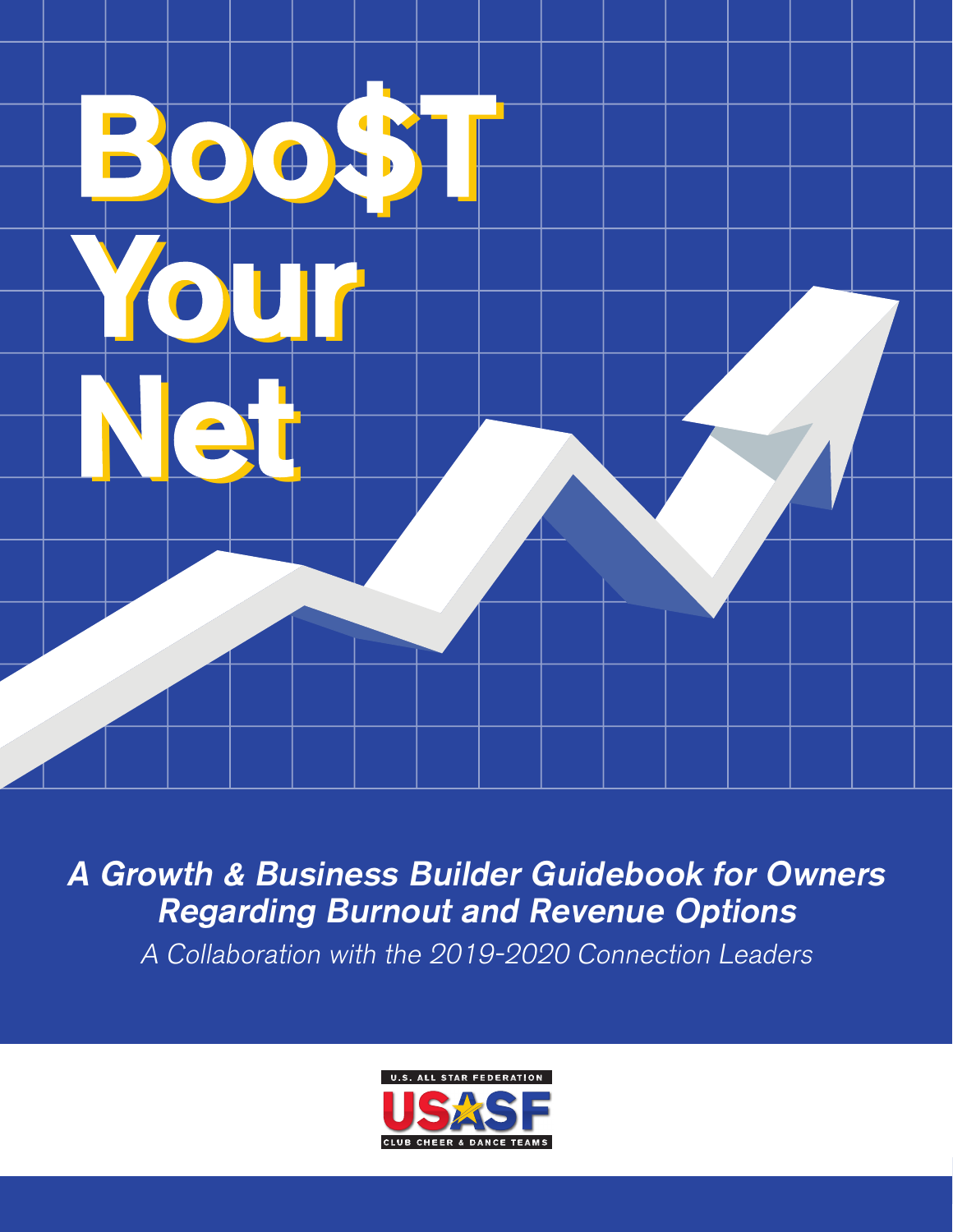## TANGIBLE STRATEGIES FOR REST PERIODS THAT PREVENT ATHLETE BURNOUT AND DON'T DISRUPT YOUR MONTHLY REVENUE

#### Our Collective Goal:

The Connection Leaders, in partnership with the USASF, are leading an initiative to provide awareness, education and resources related to the issue of burnout in member owners, coaches and athletes. Our intent is to broaden discussion and provide assistance related to burnout while encouraging All Star athletes to stay committed to the sport until they graduate from high school.

This guidebook is for All Star owners and provides insight and expertise from owners, coaches and athletes across the United States who participated in the Athlete Advisory Council, Regional Advisory Board, Regional Assembly and/or the National Advisory Board. The ideas included in this guidebook are just suggestions but we hope that as you plan your calendar for your year-round athletes, you will build in rest periods for them and be adaptable to their other commitments, such as school, family and milestone events.

When full-year youth sports organizations factor in flexibility and allow the athletes to have some measure of autonomy, we will see a decrease in athlete burnout.

## ATHLETE BURNOUT | WHAT IS IT?

According to the National Athletic Trainer's Association, **BURNOUT** is:

A syndrome of continual training and sport attention stress, resulting in staleness, overtraining and eventually, burnout. Many athletes experiencing burnout report feeling trapped by circumstances of sports participation. 70 % of kids quit sports by age 12 and that age is declining.

#### What do the athletes say?

- It is not fun
- Pressure from the coaches to train when tired or injured
- Takes up too much time away from family, friends and social activities
- Don't trust that owners and coaches have their physical and mental well-being taken into consideration
- They want to pursue other interests but there is no time so they quit
- They want to train and improve but they want to have breaks, too

#### Why is it important to incorporate rest periods within your program?

Athlete burnout is real and when athletes are experiencing burnout they report feeling trapped by sports and seek to remove themselves completely from a sport they truly love.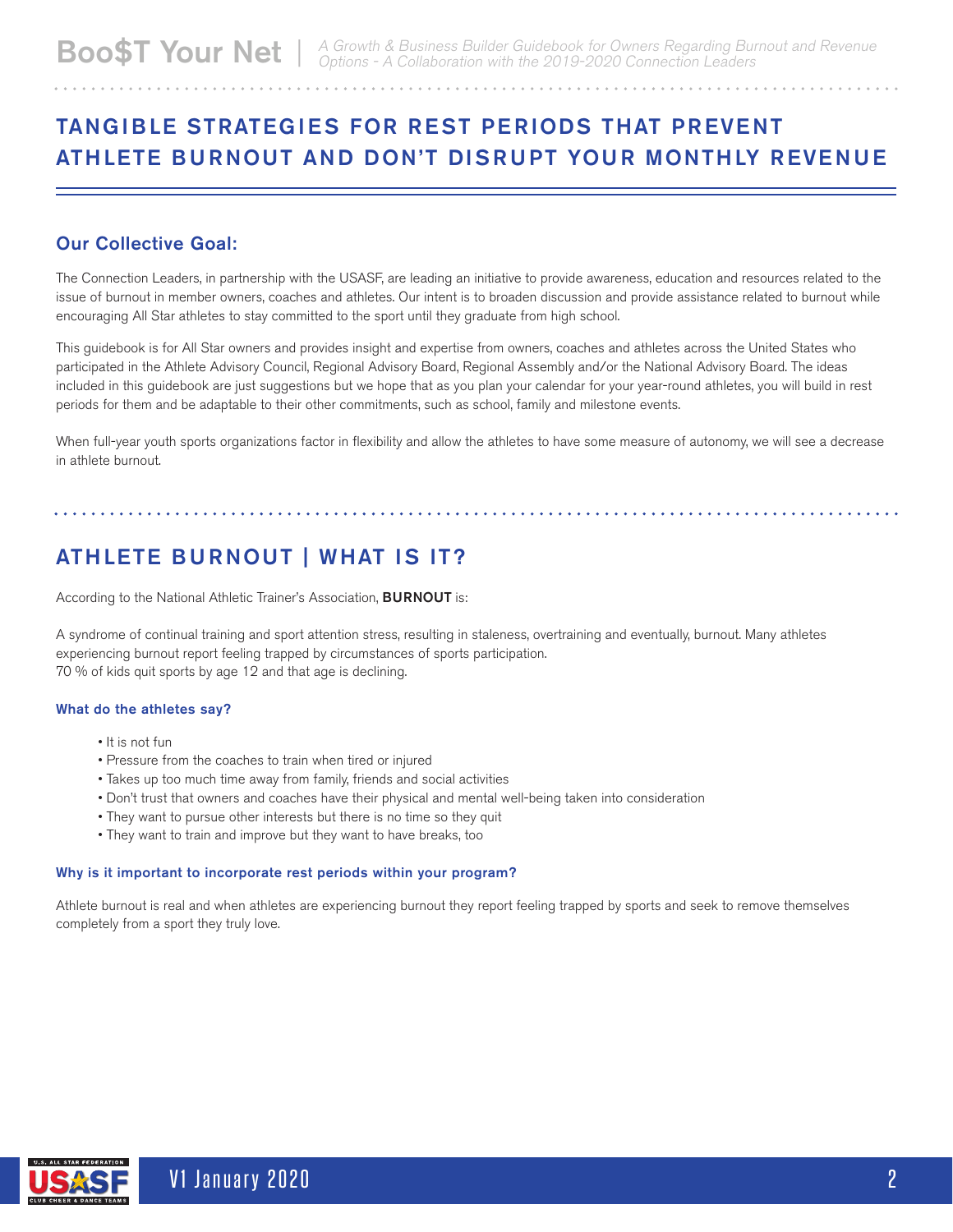#### ATHLETE BURNOUT | THE BIG PICTURE

Athletes and their parents often do not have the tools or resources to understand or navigate potential burnout. Owners and coaches can, and should, adopt a plan to intentionally incorporate breaks in ways that support their business model and, most importantly, the well-being of the athletes.



#### What are the Challenges for Owners?

• A typical business model is based on twelve-month participation and providing "breaks" could break the bank.

• A fear that built-in breaks will provide a competitor with an advantage.

#### What does this Guidebook include?

Owners can choose any of the tried-and-true strategies, or incorporate a combination of the listed ideas, found in the guidebook. The intent is to foster and inspire the reader to apply any or all of the concepts that best meet the needs of their program.

The Connection Leaders have provided tips to help aid coaches in the prevention of burnout, as well as tips for owners to help with saving and retirement planning. Three strategies for building business models that take into consideration necessary rest periods needed for the higherlevel athletes are also provided.

#### Tips and Strategies for:

- 1 Revenue Streams/Estimated Cost/Revenue and Profit
- 2 Preventing Coach Burnout
- 3 Owner Savings and Next Step Planning

#### Strategies for Incorporating Rest Periods that Include Revenue Stream-Deficit Recovery

| STRATEGY 1           | STRATEGY 2               |  | STRATEGY 3                                    |
|----------------------|--------------------------|--|-----------------------------------------------|
|                      |                          |  |                                               |
| FLEX Summer schedule | FIXED Schedule of breaks |  | Individualized custom training for athletes   |
|                      |                          |  | that equal a full-year athlete revenue rates. |
|                      |                          |  |                                               |
|                      |                          |  |                                               |

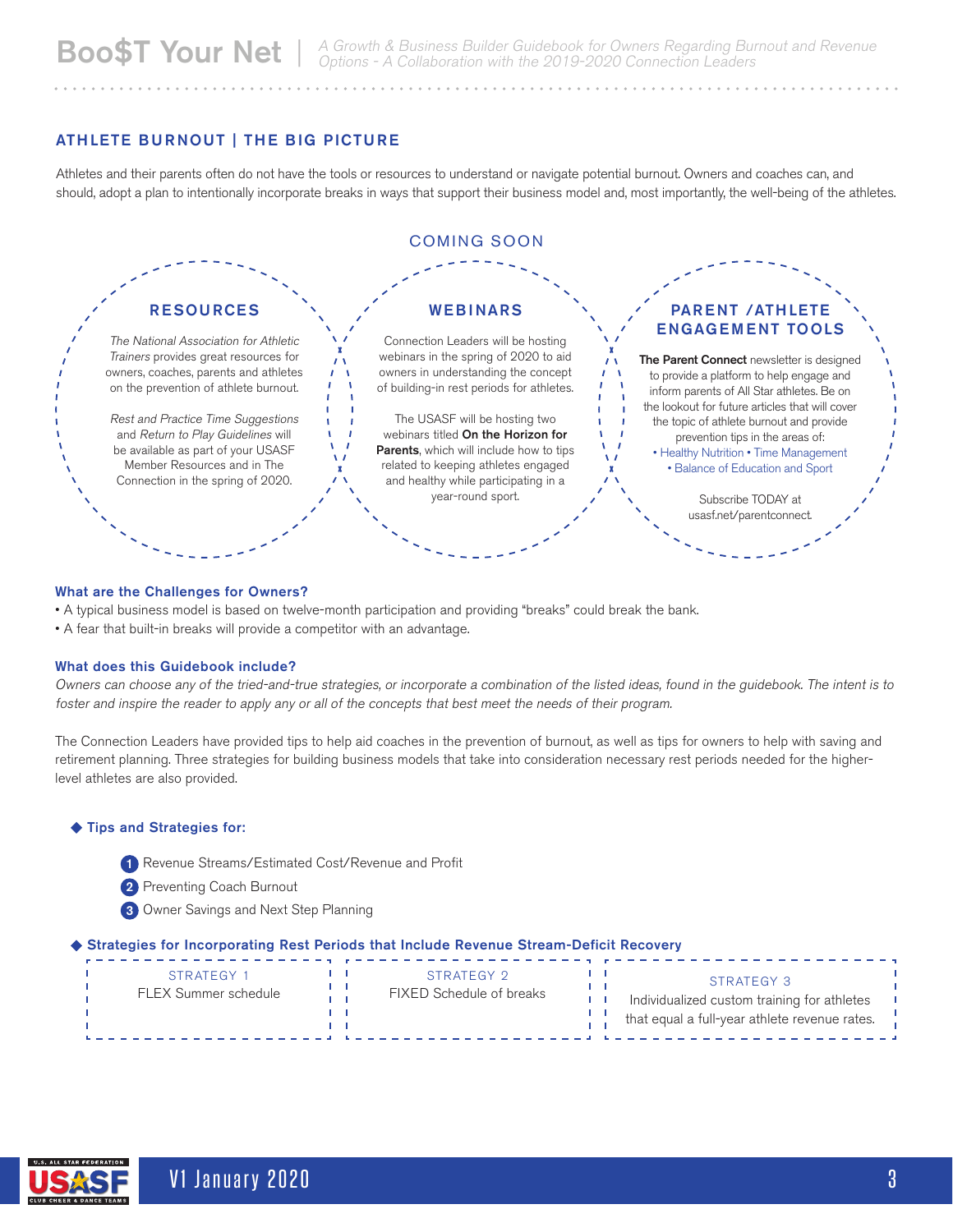## REVENUE STREAMS

Cash flow is a major determining factor in the ability for programs/clubs to stay in business when the competition season is over. When the end of the season is not properly budgeted for, programs/clubs (gyms or studios) can easily run out of cash at the end of their season, making it

difficult to even finish the year. To help with the hindrance of over-budgeting, or to provide your customers with more flexibility in the timeline of returning to the program/club, we recommend planning additional revenue sources in the late winter so that you can save cash for those times when you may not have team tuition coming in. (Most financial problems surface in the late spring/early summer.)

As an owner, you determine how much to charge and what your demographic can sustain.

#### KEY TERMS:

Potential Net Profit: The actual profit after working expenses not included in the calculation of gross profit have been paid. Potential net profit will vary from program to program.

**Charge:** What a program charges the customer.

**Expense:** What it costs the program to run the class, clinic, event, etc.

Cost: The cost per person is based on the dollars you spend to run the event divided by the number of participants. Therefore, your profit margin would be the difference between the charge per person less the cost per person.

Session: The length of time that a particular class/program is offered. Session durations will vary from program to program.

#### NINJA WARRIOR CLASS

**Concept:** A theme-based open gym with activities associated with Ninja Warrior ideas.

-----------------

Offered: 4 times a year

. . . . . . . . . . . . . . . . .

Charge: \$10 per person

Expense to the Program: \$200 (includes, marketing, staffing, supplies)

\_ \_ \_ \_ \_ \_ \_ \_ \_ \_ \_ \_ \_ \_ \_ \_ \_

. . . . . . . . . . . . . . . . .

. . . . . . . . . . . . . . . . . .

Net Profit Per Participant: \$2

Average # of Participants per Class: 25

> Potential Total Net Profit \$800 per year

#### BOOT CAMP | EXERCISE OPTION 1

**Concept:** An exercise camp centered around physical fitness.

<u> - - - - - - - - - - - - - - .</u>

Offered: 2 times a year - New Years & Summer

Charge: \$125 per participant

. . . . . . . . . . . . . . . . . . **Expense to the Program: Around** 

---------------

. . . . . . . . . . . . . .

Average Cost Per Person: \$20

\$150 total to pay instructor

Average # of Participants per Event: 10 - 20 per class

Potential Total Net Profit \$1,000 - \$1,500/session

"When you offer a full-year program, don't be afraid to offer a full-year price. When building your schedule, calculate time off for regularly scheduled breaks and any additional practices you may add. Divide that number by 11 or 12 months, depending on the number of months your All Star program operates. Utilize these additional revenue stream ideas to fill the gaps and/or increase revenue all year long."

#### KATHY PENREE

Owner of CNY Storm and Chairperson of the USASF Connection Leaders

#### BOOT CAMP | EXERCISE OPTION 2

**Concept:** An exercise camp centered around physical fitness.

Owner brings in an Independent Contractor (IC) and offers a weekly Boot Camp (5 times per week)

<u> 222222223</u>

Charge: 25% revenue generated by the outside contractor.

. . . . . . . . . . . . . . . .

**Expense to the Program: none** 

 $\frac{1}{2}$  =  $\frac{1}{2}$  =  $\frac{1}{2}$  =  $\frac{1}{2}$  =  $\frac{1}{2}$  =  $\frac{1}{2}$  =  $\frac{1}{2}$  =  $\frac{1}{2}$ 

Net Profit Per Participant: Determined by IC

Average # of Participants per Event: 10 - 20 per class

> Potential Total Net Profit \$2,000/month \* SEE MORE DETAILS ON NEXT PAGE

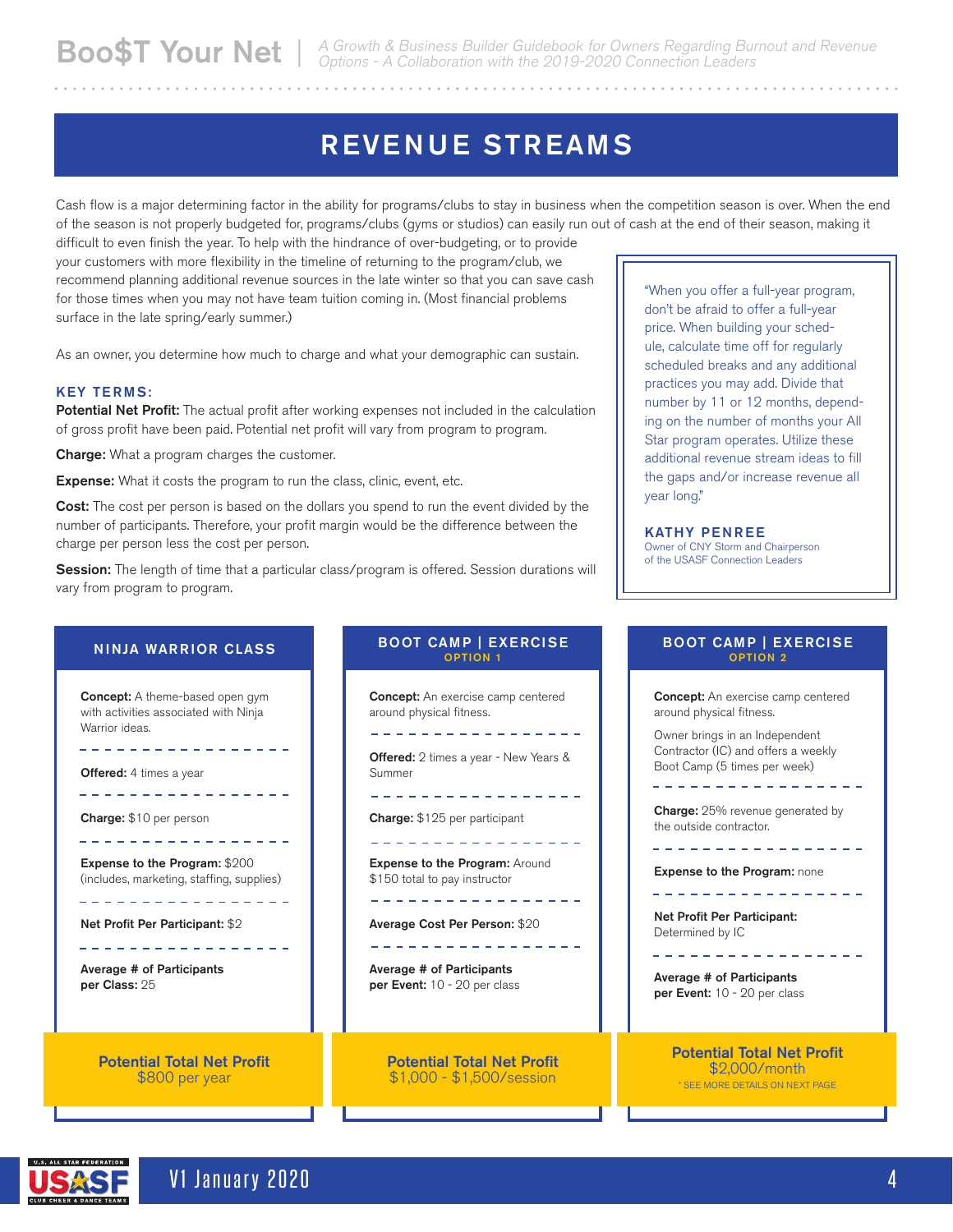FIELD TRIPS FOR LOCAL PRESCHOOLS & DAYCARE PROGRAMS

#### BOOT CAMP | EXERCISE OPTION 2

- Hire an Independent Contractor to teach fitness classes who will also provide their own insurance.
- Rent space in the early mornings and offer 4 morning classes a week (Mon-Fri).
- Allow the instructor to use your mats for certain drills and allow your staff to attend for free.
- At the end of the month, the instructor will provide a report of income and cut a check for 25% of the revenue charged in lieu of rent.

HIGH SCHOOL CHEER PREP CLASS

#### HIGH SCHOOL TRAINING

| <b>Concept:</b> Host a 3 Hour Clinic.<br>Invite other disciplines of cheer or<br>dance to utilize your facility/space. You<br>could also design specific classes that<br>correspond with their needs.<br>• Train local high school cheer athletes<br>in the hours before classes and team<br>practices begin.<br>• Create a "Tryout Clinic" for 8th graders<br>looking to gain skills before they try out<br>at their local high schools.<br><b>Offered:</b> 2 times during the Spring<br>---------<br>Charge: \$60 per person<br>------------<br>Expense to the Program: \$30/hour<br>per coach (typically 2 coaches)<br>Average # of Participants: 15 - 20 | <b>Concept:</b> Create camps, clinics or<br>classes to meet the needs of those<br>athletes looking to prepare for their<br>high school cheer team.<br><b>Offered:</b> 4 week session<br><b>Charge:</b> \$75 per participant<br><b>Expense to the Program: \$120</b><br>(coach pay)<br>Average # of Participants<br>per Class: 10+ | <b>Concept:</b> Create an outreach program<br>whereby local preschools and daycare<br>facilities can come to you for classes<br>for their customers.<br><b>Offered:</b> Determined by owner<br>-------<br>Charge: \$5/participant<br>Expense to the Program: 1 hour<br>hourly wage<br>Average # of Participants: Minimum<br>of 15 |
|--------------------------------------------------------------------------------------------------------------------------------------------------------------------------------------------------------------------------------------------------------------------------------------------------------------------------------------------------------------------------------------------------------------------------------------------------------------------------------------------------------------------------------------------------------------------------------------------------------------------------------------------------------------|-----------------------------------------------------------------------------------------------------------------------------------------------------------------------------------------------------------------------------------------------------------------------------------------------------------------------------------|-----------------------------------------------------------------------------------------------------------------------------------------------------------------------------------------------------------------------------------------------------------------------------------------------------------------------------------|
| <b>Potential Total Net Profit</b>                                                                                                                                                                                                                                                                                                                                                                                                                                                                                                                                                                                                                            | <b>Potential Total Net Profit</b>                                                                                                                                                                                                                                                                                                 | <b>Potential Total Net Profit</b>                                                                                                                                                                                                                                                                                                 |
| \$1,100                                                                                                                                                                                                                                                                                                                                                                                                                                                                                                                                                                                                                                                      | $$630+$                                                                                                                                                                                                                                                                                                                           | \$50                                                                                                                                                                                                                                                                                                                              |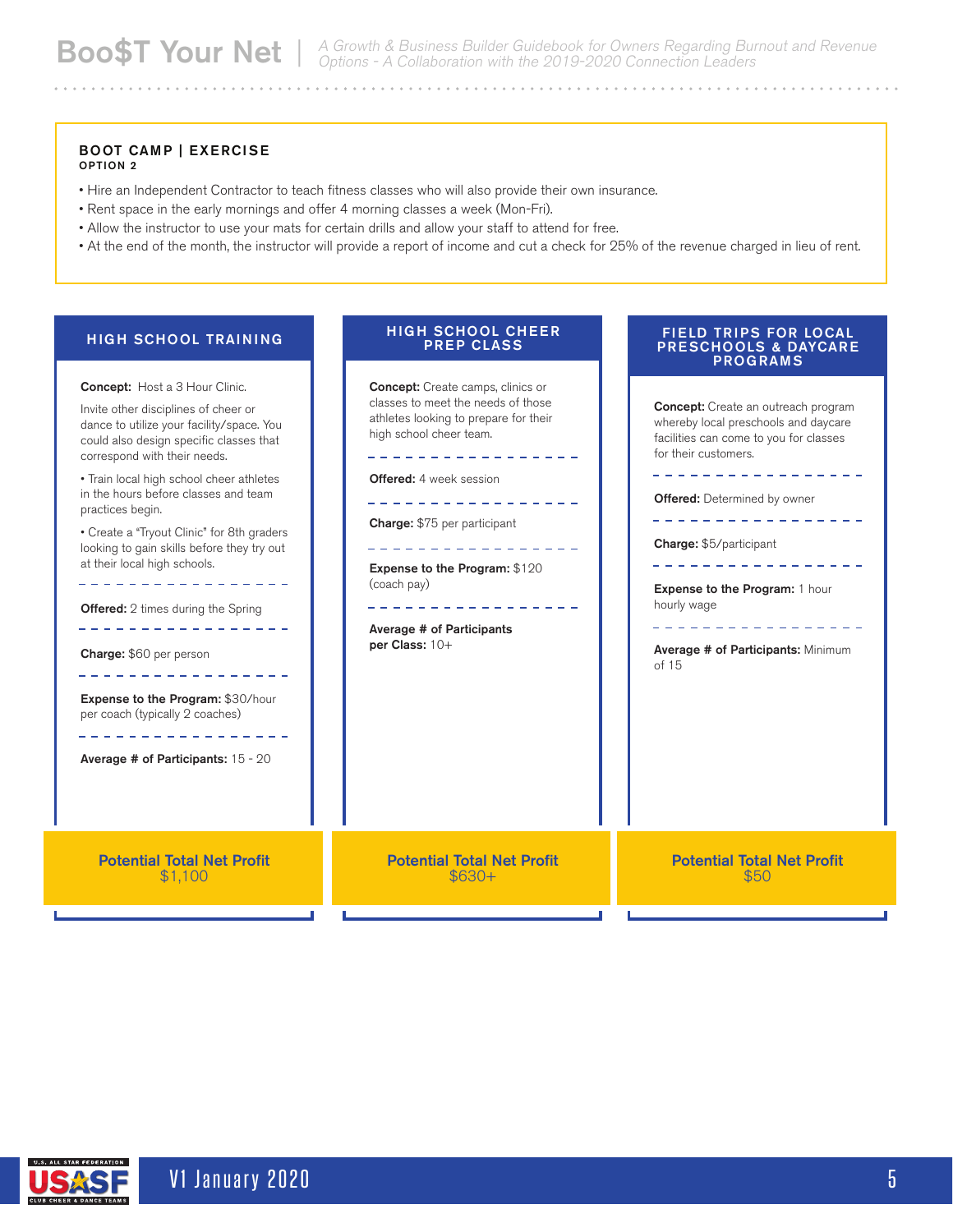#### SUMMER PASS/ DANCE MASTER CLASSES DANCE MASTER CLASSES UNLIMITED OPTION 2 OPTION 1 **Concept:** Summer or unlimited passes Concept: Hire experts to teach a Concept: Hire experts to teach a may appeal to those who are unable specific technique or genre as a special specific technique or genre as a special to commit to scheduled classes or offering to help generate interest in offering to help generate interest in sessions. your program. your program. \_ \_ \_ \_ \_ \_ \_ \_ \_ \_ \_ \_ \_ \_ \_ . . . . . . . . . . . . . . . .  $\frac{1}{2}$  =  $\frac{1}{2}$  =  $\frac{1}{2}$  =  $\frac{1}{2}$  =  $\frac{1}{2}$  =  $\frac{1}{2}$ Example: Offer a Summer All-Access Offered: 2 - 3 times per year Offered: 1 - 2 times per year Pass, good June 1 - Aug 31. ----------------------------------• Pre-sell in February or March for an Charge: \$150 - \$300 per dancer Charge: \$20 - \$30 per dancer "early bird" of \$175. (Depending on the instructor fee - you (based on instructor) • Market to families that a limited have to have a minimum of 30+ kids . . . . . . . . . . . . . . . amount are available. Immediate attend to turn a profit.) Expense to the Program: In most revenue. ----------------cases instructors will be paid a flat rate • Each month leading up to the start of based on the number of hours worked. Expense to the Program: \$300 the pass, increase the rate by \$25. Full \$500 per class plus travel/food (can be \_ \_ \_ \_ \_ \_ \_ \_ \_ \_ \_ \_ \_ \_ \_ \_ price starts June 1. expensive) Net Profit Per Participant: \$25 - \$50 ----------------Net Profit Per Participant: \$25 - \$50 Average # of Participants per Class: ---------------10 - 15 per age group class. Offer 3 levels so total can get closer to 50 total Average # of Participants per Class: 30 - 40 participants. Potential Total Net Profit Potential Total Net Profit Potential Total Net Profit \$200 - \$500 **TBD** \$750+ \* SEE MORE DETAILS BELOW

DANCE MASTER CLASSES OPTION 2

• If you can find local 'celebrities' to teach classes, your profit will be greater.

• ALWAYS have a backup plan B in case something happens and the instructor cancels last minute.

• ALWAYS have a contract in place, PRE-SIGNED by the artist and the studio before they walk in the door in order to manage expectations for both parties.

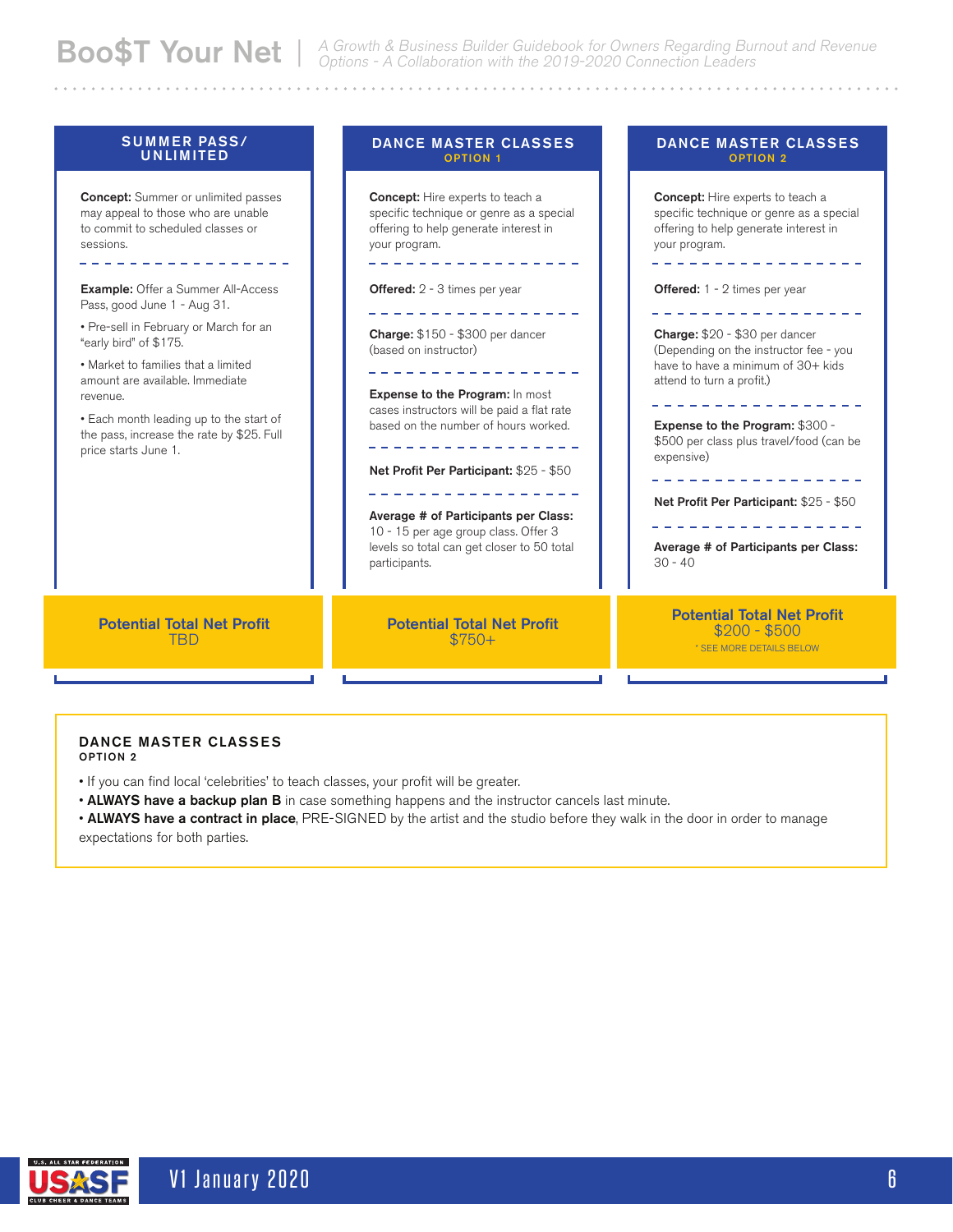#### PARENTS NIGHT OUT

Concept: Offer parents in your **Concept:** The largest cheer and dance Concept: A theme-based, open gym community an opportunity to utilize your athlete demographic is school-age children, with activities associated with the facility by having your staff "babysit" yet it is challenging to market within school popular video game, Fortnite. their children. Provide games and districts. Partnering in Education is an \_ \_ \_ \_ \_ \_ \_ \_ \_ \_ \_ \_ \_ activities that are age-appropriate and after-school program which grants you showcase your programs and staff. access and an opportunity to introduce **Offered:** Drop in class once a month schools to your program. ----------------\_ \_ \_ \_ \_ \_ \_ \_ \_ \_ \_ \_ \_ \_ \_ \_ This is a fully developed program offered Charge: \$10 per person, 90 minute Offered: 1 night a week by the USASF that you can access class ----------------through your USASF Member Resources. Charge: \$15 for 3 hours Contact Kinshasa Garrett for more Expense to the Program: \$1 detailed information at kgarrett@usasf.net \_ \_ \_ \_ \_ \_ \_ \_ \_ \_ \_ \_ \_ \_ \_ \_ \_ -------------\_\_\_\_\_\_\_\_\_\_\_\_\_\_\_\_\_\_ **Expense to the Program: working** Net Profit Per Participant: \$9 with a ratio of 1 staff/10 participants, **Offered:** 6 week sessions offered at start with an hourly wage at \$15/ multiple schools, one hour sessions ------------hour or require all staff to rotate on a \_ \_ \_ \_ \_ \_ \_ \_ \_ \_ \_ \_ \_ \_ \_ \_ Average # of Participants monthly basis per Event: 80 Charge: \$1850 . . . . . . . . . . . . . . . . . \_\_\_\_\_\_\_\_\_\_\_\_\_\_\_\_\_ Net Profit Per Participant: \$3 Expense to the Program: \$150 - cost of \_\_\_\_\_\_\_\_\_\_\_\_\_\_\_ t-shirt for branding awareness Average # of Participants: 10-50 ----------------Average # of Participants: 15 **Tip:** Sell snacks for additional revenue. Potential Total Net Profit Potential Total Net Profit  $$720$  per month x 12 months = \$1,200 Potential Total Net Profit

(\$120 an hour for 10 participants)

#### PARTNERING IN **EDUCATION**

\$1,700 per session x number of schools participating

> For more information regarding Cheer FUNdamentals contact your USASF Regional Director:

\$8,640 per year

FORTNITE OPEN GYM

Midwest: Shauna Holm | sholm@usasf.net

Southwest: Kinshasa Garrett | kgarrett@usasf.net

Southeast: Glenda Broderick | Glenda@usasf.net

Northeast: Robin Galik | rgalik@usasf.net

West: Karen Wilson | kwilson@usasf.net

For more information on Dance FUNdamentals contact:

Mary Wendt | education.dance@usasf.net

#### CHEER & DANCE FUNDAMENTALS

Concept: An introduction to cheer and or dance that is FUN and teaches the basics. Note: This is a USASF offered program available via the USASF FUNdamentals site located in your USASF Portal.

Offered: 6 week or 12 week sessions during the year, one hour class

Charge: \$110 - \$175 per session (based on \$15/class x number of weeks for session)

\_\_\_\_\_\_\_\_\_\_\_\_\_\_\_\_\_\_\_\_\_\_\_\_\_\_\_\_\_\_\_\_\_\_\_\_\_

**Expense to the Program:** Staff (paid coach plus volunteer junior staff), t-shirts for branding

Average # of Participants per session: 15 per session

#### Potential Total Net Profit

\$110 for 6 week session =  $$1650 \times 6$  sessions during the year: \$9,900

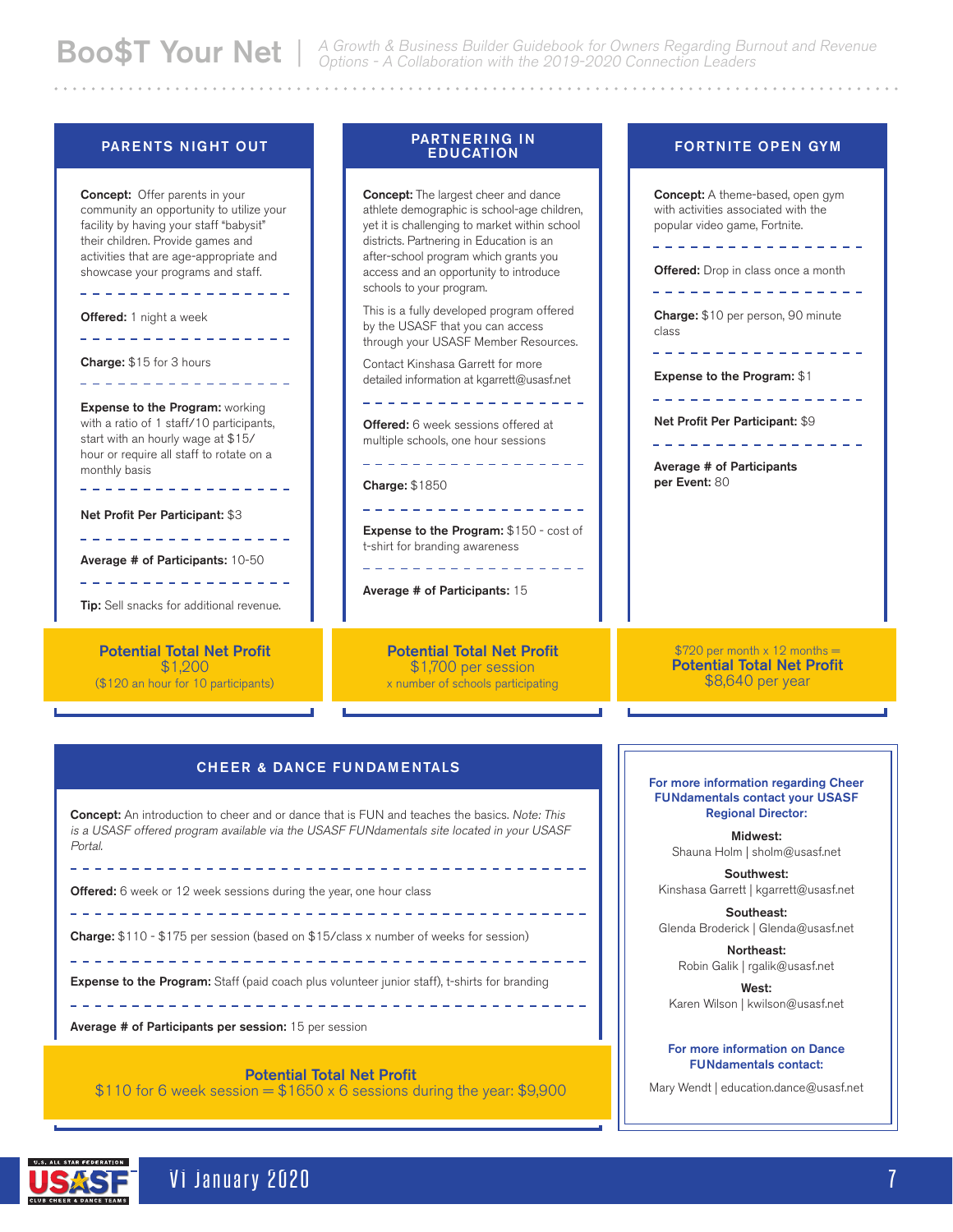#### PARENT/ATHLETE STUNTING CLINIC

**Concept:** A clinic for parents of your All Star athletes with an emphasis on learning/practicing the basics of cheer stunting.

. . . . . . . . . . . . . . . . . .

**Offered:** 2-hour clinic, twice a year

-----------------

Charge: \$40 per couple

 $\mathcal{L}^{\mathcal{L}}\left( \mathcal{L}^{\mathcal{L}}\left( \mathcal{L}^{\mathcal{L}}\right) \right) =\mathcal{L}^{\mathcal{L}}\left( \mathcal{L}^{\mathcal{L}}\right)$ 

Expense to the Program: 2 instructors' normal pay

Average # of Participants: 25 - 35

#### MOMMY & ME OR TODDLER TIME

**Concept:** A class designed for parents and their toddler(s) with an emphasis on play and motor skill development.

-----------------Offered: 2 - 3 mornings a week for 45 - 50 minutes . . . . . . . . . . . . . . . . . .

Charge: \$10 per visit . . . . . . . . . . . . . . . . .

Expense to the Program: Cost of instructor

Net Profit Per Participant: \$9.93

<u>. . . . . . . . . . . . . .</u>

Average # of Participants:s 8 - 10

Potential Total Net Profit \$300 per week | \$1200 per Month

#### BLACK FRIDAY

Potential Total Net Profit \$500 - \$750 per clinic

Concept: A theme-based, open gym with activities associated with shopping and deals. Create fun activities for the kids while parents shop. <u>. . . . . . . . . . . . . .</u>

Offered: 1 time a year (Black Friday) \_ \_ \_ \_ \_ \_ \_ \_ \_ \_ \_ \_ \_ \_ \_ \_ \_

Charge: \$35 per person

-----------------

**Expense to the Program: Pizza plus** cost of 2 - 3 staff \_ \_ \_ \_ \_ \_ \_ \_ \_ \_ \_ \_ \_ \_ \_ \_ \_

Average # of Participants: 15 - 25

-------------

**Tip:** Offer pizza, games and movies

Potential Total Net Profit \$300 - \$650

#### NEW YEARS KIDS NIGHT

Concept: A theme-based, open gym with activities associated with the new year. \_\_\_\_\_\_\_\_\_\_\_\_\_\_ **Offered:** 1 time a year (New Years Eve) ------------------Charge: \$35 per person \_ \_ \_ \_ \_ \_ \_ \_ \_ \_ \_ \_ \_ \_ \_ **Expense to the Program: Pizza plus** cost of 2 - 3 staff . . . . . . . . . . . . . . . . . Average # of Participants: 12 - 30 ------------------**Tip:** Offer pizza, games and movies

Potential Total Net Profit \$300 per week | \$1200 per Month

#### MOMMY, DADDY AND ME

**Concept:** A class designed for parents and their pre-K child with an emphasis on play and motor skill development based on their age. . . . . . . . . . . . . . . . . **Offered:** 1 x week for 14 week session . . . . . . . . . . . . . . . . . Charge: \$140 -----------------Expense to the Program: \$175 to pay the instructor Net Profit Per Participant: \$10 - \$15 . . . . . . . . . . . . . . Average # of Participants per Event: 10 - 15 Potential Total Net Profit \$1,475 per year CHRISTMAS WRAPPING **Concept:** Utilizing your facility and staff, assist your clients with Christmas wrapping. - - - - - - - - - - - - - -**Offered:** Seasonally \_ \_ \_ \_ \_ \_ \_ \_ \_ \_ \_ \_ \_ \_ \_ \_ \_ Charge: \$5 for small gifts, \$10 for large gifts \_ \_ \_ \_ \_ \_ \_ \_ \_ \_ \_ \_ \_ \_ \_ \_ \_ Expense to the Program: Supplies can be bought in bulk and averages about to about \$5 for every 10-20 gifts (depending on size) . . . . . . . . . . . . . Average # of Participants: 10 - 20 Potential Total Net Profit

\$50 - \$150

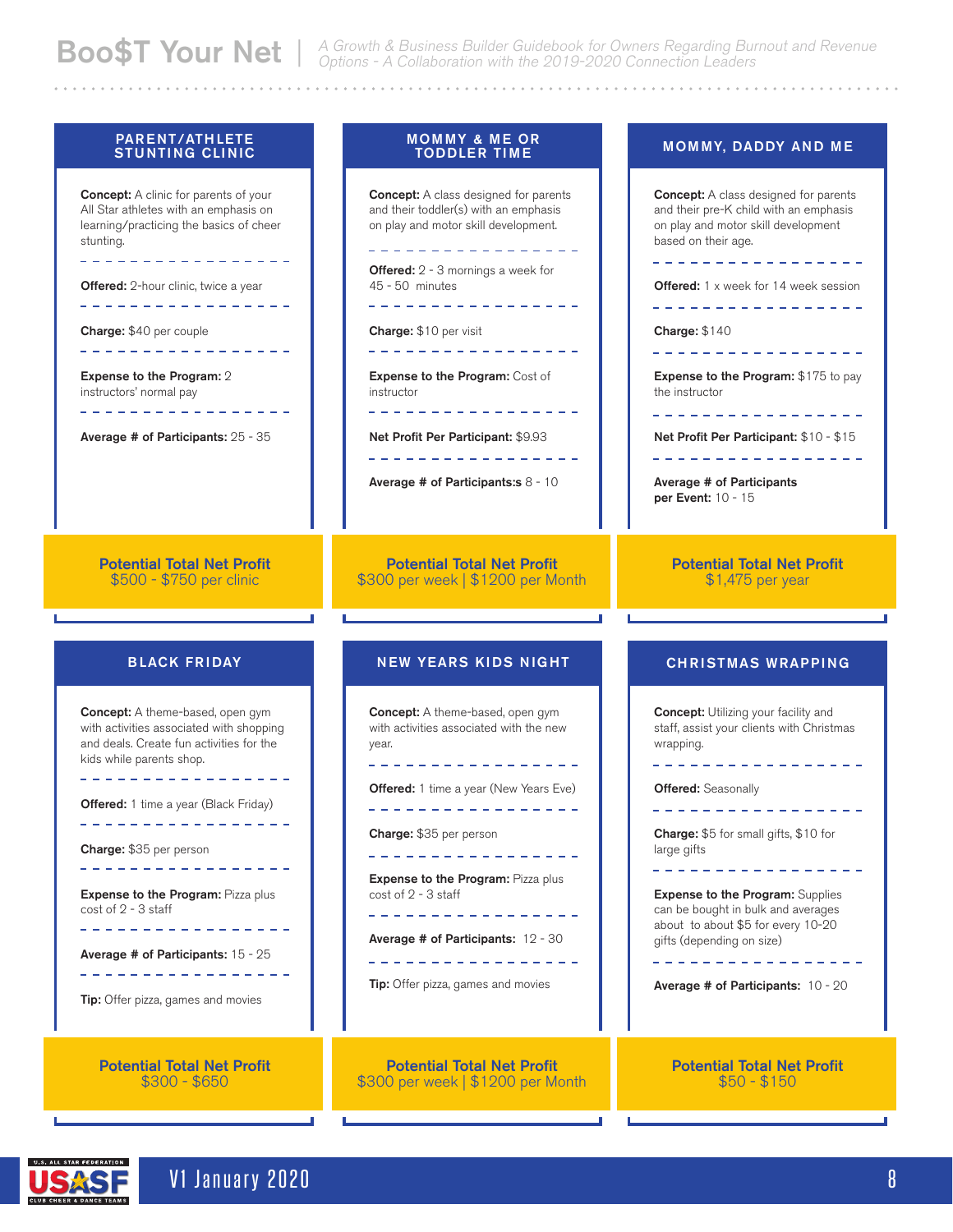## PREVENTING COACH BURNOUT

Provide opportunities with staff for continuing education - seminars, conventions, online courses and leadership training.

| <b>CONTINUING</b>                                                                                                                                                                                                                                                                                                                                              | <b>INCENTIVES</b>                                                                                                                                                                                                                                                                                                                                                                                                   | <b>CULTURE</b>                                                                                                                                                                                                                                                                                                                                   | <b>OUTSIDE OF WORK</b>                                                                                                                                                                                                                                                                                                                                                 |
|----------------------------------------------------------------------------------------------------------------------------------------------------------------------------------------------------------------------------------------------------------------------------------------------------------------------------------------------------------------|---------------------------------------------------------------------------------------------------------------------------------------------------------------------------------------------------------------------------------------------------------------------------------------------------------------------------------------------------------------------------------------------------------------------|--------------------------------------------------------------------------------------------------------------------------------------------------------------------------------------------------------------------------------------------------------------------------------------------------------------------------------------------------|------------------------------------------------------------------------------------------------------------------------------------------------------------------------------------------------------------------------------------------------------------------------------------------------------------------------------------------------------------------------|
| <b>EDUCATION</b>                                                                                                                                                                                                                                                                                                                                               |                                                                                                                                                                                                                                                                                                                                                                                                                     | <b>BALANCE</b>                                                                                                                                                                                                                                                                                                                                   | <b>BALANCE</b>                                                                                                                                                                                                                                                                                                                                                         |
| • Host informative and fun<br>staff meetings.<br>• Attend educational<br>conferences.<br>• Attend or host leadership<br>workshops.<br>• Develop and implement a<br>healthy nutrition program for<br>coaches.<br>• Encourage and reward<br>community service.<br>• Support participation<br>in USASF Credentialing,<br>committees, programs and<br>initiatives. | • Offer benefit programs.<br>• Offer retirement plan<br>insurance.<br>• Encourage wellness hours,<br>health classes/fitness,<br>self-care time- prizes could<br>include things that further<br>promote balance & wellness.<br>• Build vacation, wellness<br>opportunities and breaks<br>from electronics into the<br>schedule.<br>• Offer generous competition<br>stipends and include food<br>and travel per diem. | • Cap total number of teams<br>to head coach at three<br>• Establish a ratio of 1 coach<br>to 6 athletes for Tiny and<br>Mini teams<br>• Establish a ratio of 1 coach<br>to 8-10 athletes for Youth.<br>Junior and Senior teams<br>• Provide mandatory breaks<br>for all.<br>• Provide continuous and<br>consistent education to the<br>parents. | · Provide outside<br>socialization without athletes.<br>• Block off time for self-care<br>in your calendar and make<br>it "unchangeable" once<br>scheduled<br>• Identify activities or hobbies<br>that bring joy and stress<br>relief. Commit to participating<br>in those activities a set<br>number of times per week/<br>month/etc.<br>• Encourage outside hobbies. |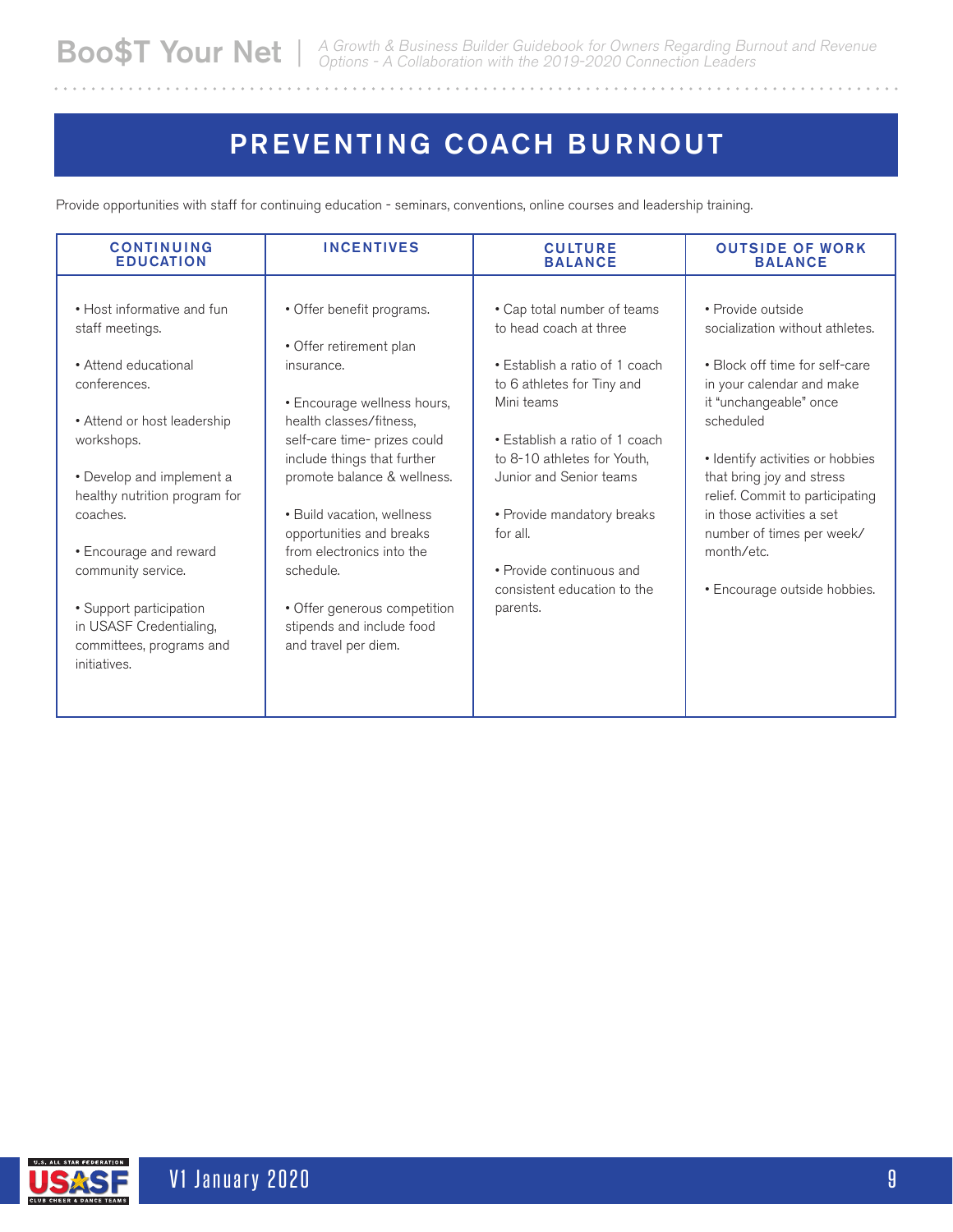## OWNER SAVINGS AND RETIREMENT TIPS BE SURE TO TAKE CARE OF YOU!

Identifying athlete and coach burnout is important to the retention within your business but what about owner burnout? Can you create a light at the end of the tunnel by developing a road to retirement?

Retirement can be viewed from many different angles but, to put it simply, it is a source of income you will start to receive on the day you decide not work any longer. Some owners plan for their All Star program to act as their plan for retirement. Others have opened IRA accounts or invested in real estate as retirement plan options.

#### Working with a financial professional can help you navigate retirement as they do the heavy lifting with most aspects of retirement planning including:

- Tax implications in retirement accumulation and distribution
- Investor profiling and risk tolerance
- Longevity, timing and sequence of returns risk
- Other perils affecting retirement such as legal matters, death, disability and long term care
- The amounts or the numbers needed to achieve the desired retirement goal factoring the accumulation number and the distribution number
- The different type of vehicles used for investments and retirement and how they play out during accumulation and distribution
- Social Security
- Legacy and estate planning (wills and trusts)

#### Types of financial professionals:

- Life Insurance Agents
- Registered Representatives
- Financial Service Professional
- Investment Advisers
- Retirement Planners
- Certified Financial Planners
- Financial Advisers

#### PREPARATION IS KEY

In the coming years, you may be required to have a retirement plan set in place. The state of California has implemented a state-run retirement program that is requiring employers to set up retirement plans when employing 5 or more employees. Other states are beginning to follow this model so this could be coming to your state sooner or later!

• Being prepared and proactive by taking control of your choices could save you some time vs. being reactive and waiting to put these items into place.

• Know your resources so you can be educated and make informed choices.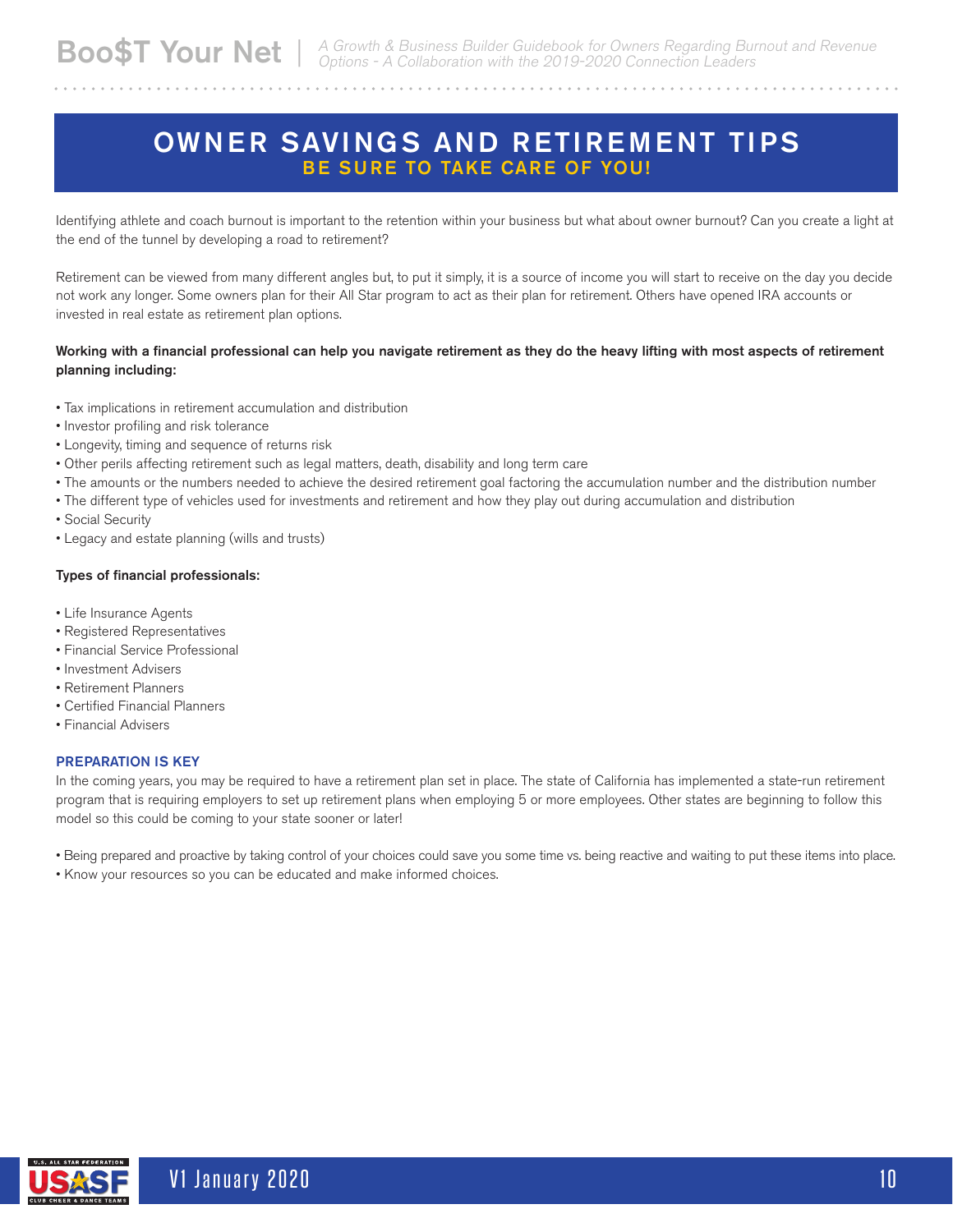# BUILT IN BREAKS FOR ATHLETES

### STRATEGY 1

FLEX Summer schedule

As suggested by the 2019-2020 Connection Leaders

Athletes placed on year-round teams require a certain level of training and conditioning. In order to accommodate the need for rest periods while still meeting the needs of the team, this program offers a "FLEX" schedule in May, June, July.

| WHO?                              | WHEN?           | <b>TRAINING</b><br><b>REQUIREMENTS</b>                                                                                           | HOW?                                                                                                                                                                                                                                   |
|-----------------------------------|-----------------|----------------------------------------------------------------------------------------------------------------------------------|----------------------------------------------------------------------------------------------------------------------------------------------------------------------------------------------------------------------------------------|
| All Star Elite Athletes           | May, June, July | 16 hours per month, based<br>on 4 - 6 per week average                                                                           | Attend 2 practices per month<br>and fill remaining hours<br>with privates, clinics and/or<br>camps.                                                                                                                                    |
| Veteran Athletes                  | May, June, July | Offer non-impact for the<br>month of May or "Zero<br>Practices" at the conclusion<br>of the competitive season for<br>one month. | Offer progressive re-entry<br>by holding two practices per<br>month in June and July.<br>The remainder of training<br>requirements will be filled<br>by participating in privates,<br>clinics or camps at the<br>program's discretion. |
| Athletes with Split<br>Households | May, June, July | Create at-home conditioning<br>requirements.                                                                                     | Pre-register for practices so<br>the number of training hours<br>are consistent with other<br>year-round team members.                                                                                                                 |

#### OFFER STUNT CLASSES MONTHLY

Implementation Plan: discuss with staff to work out details, parent education during the current season, outlining the details in the season information packet.

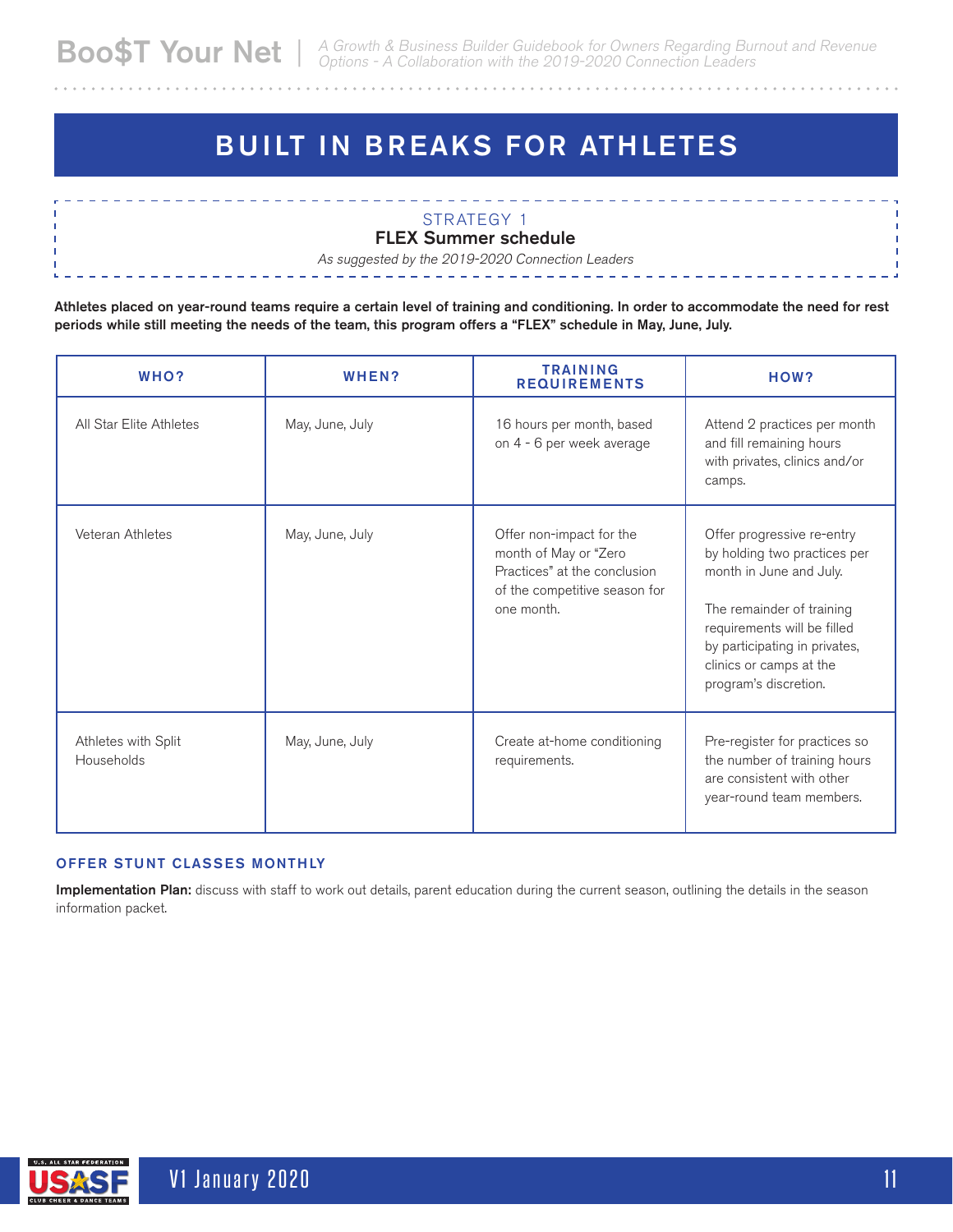### STRATEGY 2

#### Fixed Breaks

As suggested by the 2019-2020 Connection Leaders

Objective: To provide an economical plan that will serve to alleviate athlete burnout by providing planned time off from scheduled practice training.

| <b>STANDARD BREAKS FOR THE ENTIRE PROGRAM</b>                                                                                                                                                                                                                                                              | <b>BUILD INTO THE BUSINESS MODEL</b>                                                                                                                                                                                                                                                                                                                                                                                                  |
|------------------------------------------------------------------------------------------------------------------------------------------------------------------------------------------------------------------------------------------------------------------------------------------------------------|---------------------------------------------------------------------------------------------------------------------------------------------------------------------------------------------------------------------------------------------------------------------------------------------------------------------------------------------------------------------------------------------------------------------------------------|
| <b>Summer Schedule:</b><br>• No weekend practices in May and June<br>• Veteran athletes are offered no-impact training for May or June                                                                                                                                                                     | • Celebration days (team bonding and fun)<br>• Practice days for National All Star Cheer and Dance Day<br>• Online assignments for athletes over the built-in breaks and<br>holidays                                                                                                                                                                                                                                                  |
| Pre-season and competitive season:<br>• Lighten the schedule the first week of school<br>• Pre-determine time off for Thanksgiving<br>• Consider taking 1-2 Weeks off around Christmas- New Year<br>• Take Spring Break off<br>• Establish a policy of no practices or competitions on Holiday<br>Weekends | • Monthly training challenges<br>• Balance with school activities<br>• A planner where kids can post important school functions such<br>as finals week<br>• Tutoring during finals week<br>• Guidelines for requesting days off for school activities that allows<br>some flexibility for athletes to experience milestone events<br>• Community service projects<br>• Leadership workshop opportunities for high school-age athletes |

#### POTENTIAL REVENUE LOSSES:

Your customers pay for twelve 4-week months and a year actually has thirteen 4-week months as some months have five weeks(13 x 4 = 52). Employees who are hourly would traditionally miss wages but could make that up with clinics, camps and private lesson opportunities.

#### STRATEGY 3 Customized Training by Athlete

As suggested by the 2019-2020 Connection Leaders

#### Offer May and June Class Packages in Lieu of Full-Year Tuition

\*These are optional for anyone interested in working on skills during these months.

| <b>CLASS PACKAGES OFFERED IN MAY AND JUNE</b>                                                                                                                                                        | <b>ADDITIONAL CLASS PRICES</b>                                                                                                                                                                                |
|------------------------------------------------------------------------------------------------------------------------------------------------------------------------------------------------------|---------------------------------------------------------------------------------------------------------------------------------------------------------------------------------------------------------------|
| • Package A - \$115 for 10 classes<br>• Package B - \$150 for 15 classes<br>• Package C - \$185 for 20 classes<br>• Package D - \$215 for 25 classes<br>• Unlimited - \$300<br>• Single class - \$13 | • Private Pricing<br>$\cdot$ 1/2 Hour: \$27 for 1 athlete<br>• 1/2 Hour: \$18 each for 2 athletes<br>• 1 Hour: \$42 for 1 athlete<br>• 1 Hour: \$32 each for 2 athletes<br>• 1 Hour: \$25 each for 3 athletes |
| • Packages must be pre-purchased by June 1st<br>• Pre-registration required<br>• No drop-in classes                                                                                                  | • Cancellations must be made 24 hours in advance to avoid<br>being charged for the lesson<br>• Charge for any lessons cancelled within the 24 hour period<br>• A single private is \$64 for the lesson        |

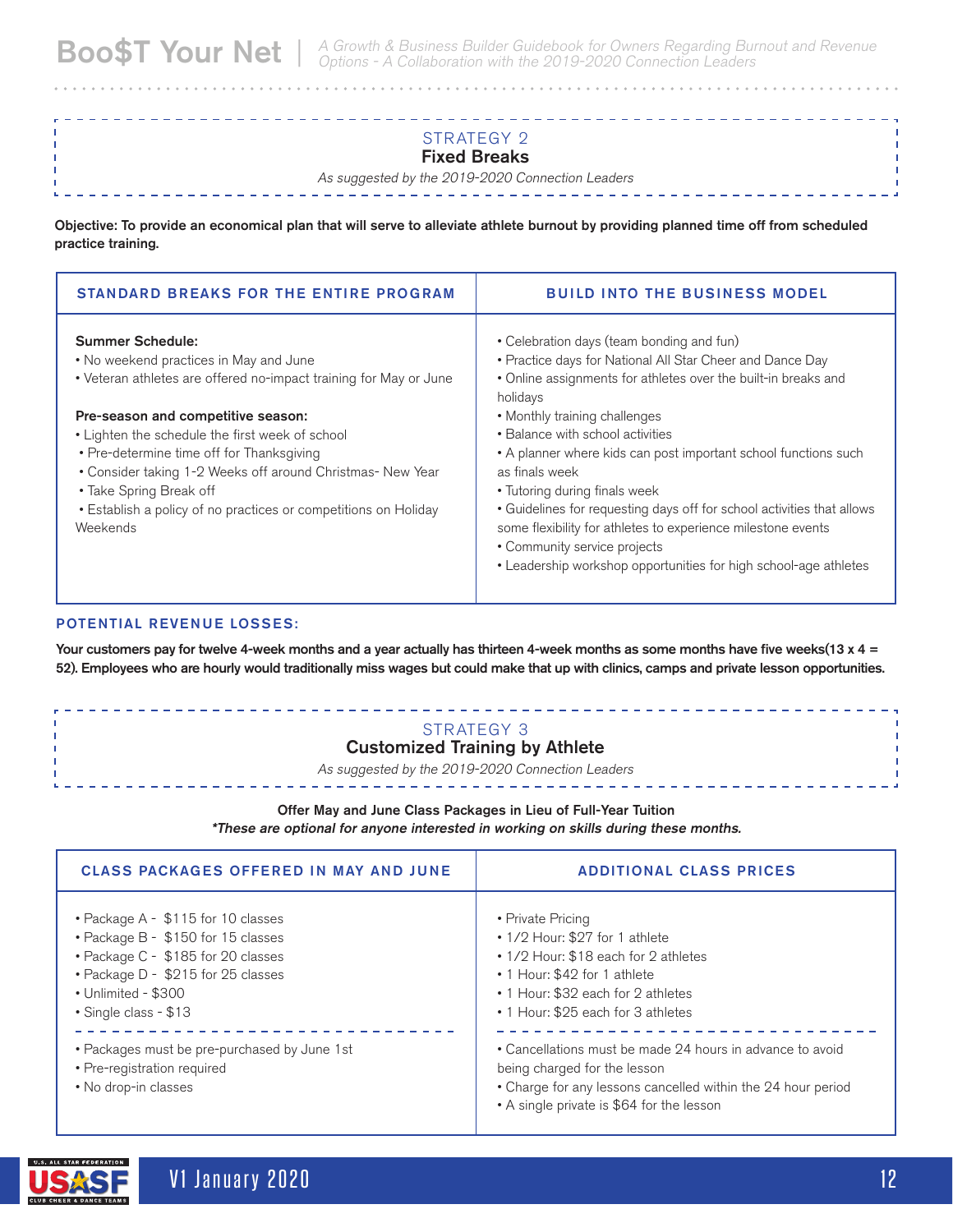ALL STAR FULL YEAR TEAM REGISTRATION TIPS VARIABLES/INCENTIVES SUGGESTED VERBIAGE: Early Registration begins (fill in your start date). If you register your athlete before Sunday, (fill in your date) you will receive a discounted rate." Registration is the \$50 registration/insurance fee plus June tution for training. All athletes must pay the full registration fee regardless of how many leveled practices they can attend. SUGGESTED VERBIAGE: • "Early registration also includes a t-shirt! Early registration (Insert your dates) - \$175" • On time registration (by June ?) - \$205 • Late registration (after June ?) - \$250

#### CONSIDER OPERATING MAY THROUGH JULY UNDER THE PHILOSOPHY OF LEVELED PRACTICES:

• Instead of forming teams based on individual skills, keep like-skilled kids together and see what can be done with the personnel to make the strongest team possible for the gym.

• With so much going into an All Star performance, the dynamic of a team with respect to stunting, tumbling, dance, jumps and attitude needs to be just right. Individual sizes of the athletes compared to each other should also be considered. By spending the month of June practicing skills together, programs will be able to configure the strongest teams possible to represent their clubs/programs.

#### STRATEGIES FOR SUCCESSFUL IMPLEMENTATION OF ATHLETE CUSTOMIZED TRAINING:

- 1) Evaluate how the athletes work together, especially regarding stunting, over a longer period of time when determining a customized plan.
- 2) Evaluate consistency, ability to take critiques and stamina when determining a customized plan.
- 3) Take the pressure off athletes to "level up." It is unrealistic for every athlete to "level up" each year. Staying at the same level for a few years can help solidify skills at a healthy progression rate.
- 4) When an athlete requests a customized plan determine in advance if they are staying at the same level or if they intend on leveling up. Create a customized plan that optimizes their best opportunity for success.

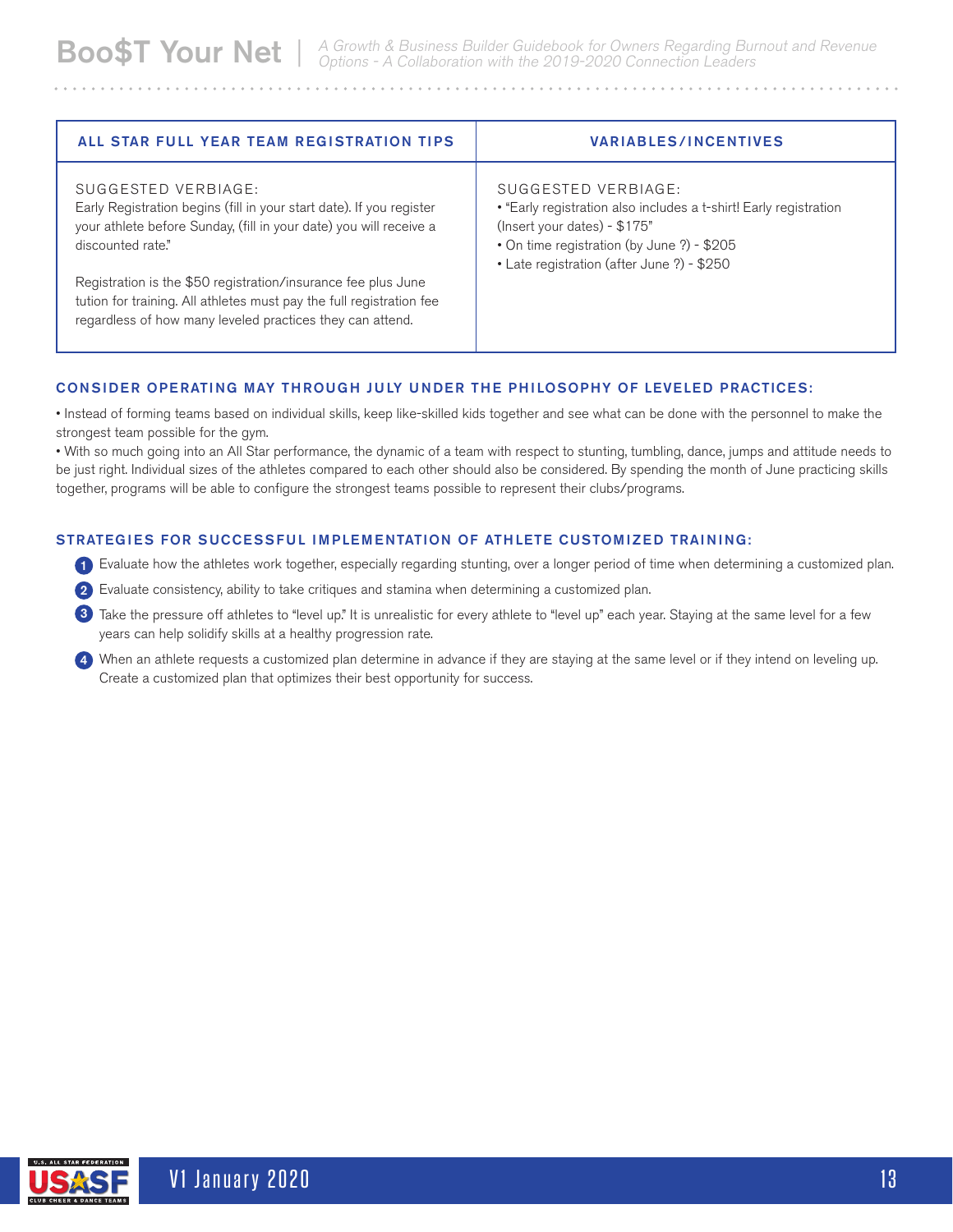### TRANSITIONAL FORMULAS FOR EXTENUATING CIRCUMSTANCES

When an athlete needs additional time off due to burnout or other unforeseen situations, create a financial plan that meets the full-team financial commitment but allows them the TRANSITION TIME they need.

#### HOW TO FIND YOUR TRANSITION NUMBER :

Find your magic Transition Number. This will be what is used to make sure your gym is not losing the monthly tuition money you count on during the transition period.



#### EXAMPLE



#### Use the equation below to determine the amount that needs to be added to your monthly tution to accomodate the transition period.

|                          |                   |           | ADD THIS NUMBER     |
|--------------------------|-------------------|-----------|---------------------|
| <b>TRANSITION NUMBER</b> | ALL STAR ATHLETES | 11 MONTHS | TO ALL STAR TUITION |
|                          |                   |           |                     |

In the example above you'd divide the transition number of \$5,625 by the number of athletes for the current season (100). Then divide by 11 months which equals \$5.11. This is the numbber that would be added to the All Star tuition.

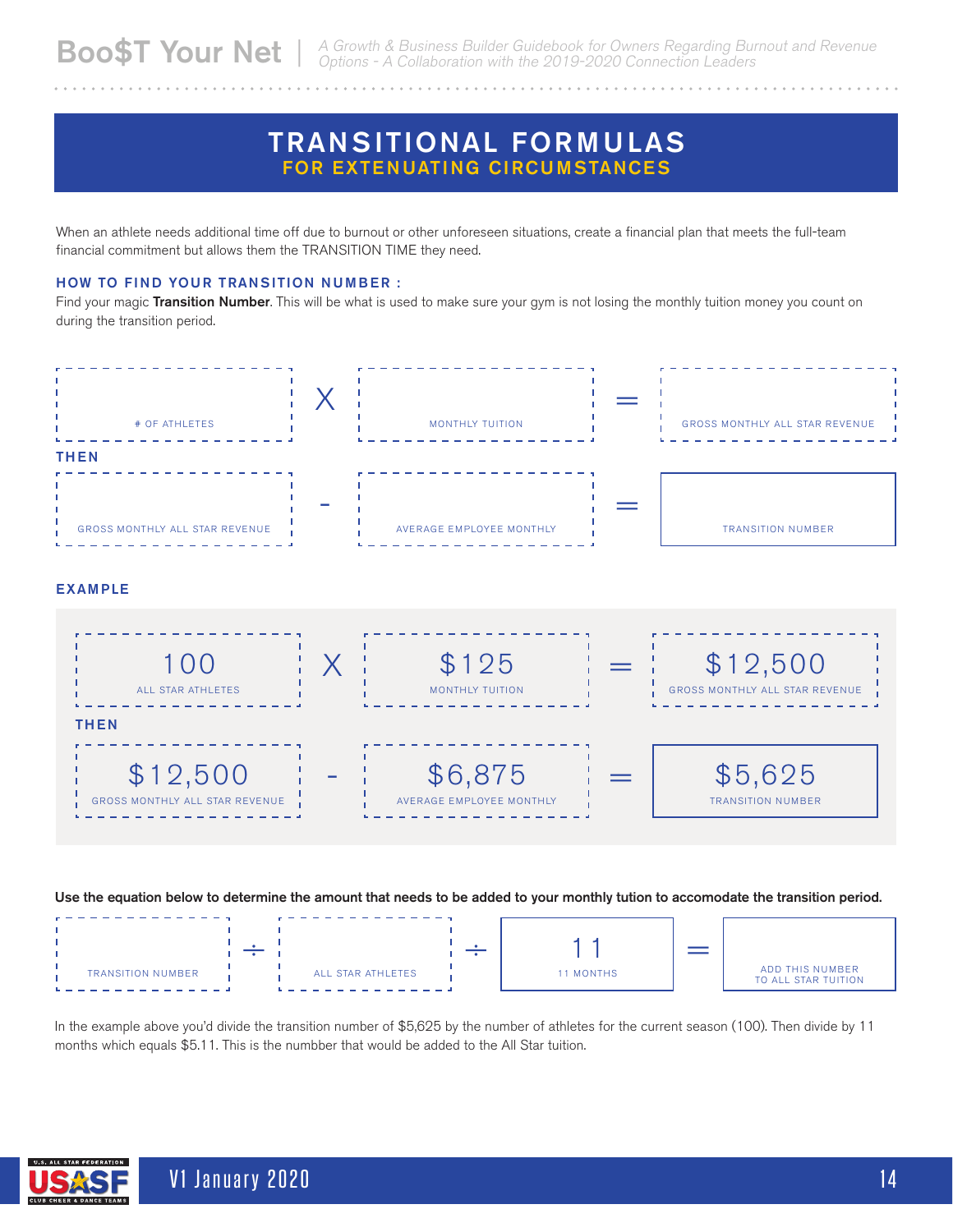Below are some transition options that may fit your club/program's goal to help athletes maintain a passion for the sport and keep their bodies safe while protecting your financial well-being.

| <b>OPTION</b>           | <b>USE THIS</b><br><b>TRANSITION IF:</b>                                                                                                                                                                                                                      | <b>EXPLANATION OF</b><br><b>TRANSITION:</b>                                                                                                                                                                                                                                                               | <b>HOW TO MAKE YOUR BANK</b><br><b>ACCOUNT SMILE:</b>                                                                                                                                                                                                                                                                                                                                                                                                                                                                                                                                                                                                                                                                                                                                                                                                                                                                                                                          |
|-------------------------|---------------------------------------------------------------------------------------------------------------------------------------------------------------------------------------------------------------------------------------------------------------|-----------------------------------------------------------------------------------------------------------------------------------------------------------------------------------------------------------------------------------------------------------------------------------------------------------|--------------------------------------------------------------------------------------------------------------------------------------------------------------------------------------------------------------------------------------------------------------------------------------------------------------------------------------------------------------------------------------------------------------------------------------------------------------------------------------------------------------------------------------------------------------------------------------------------------------------------------------------------------------------------------------------------------------------------------------------------------------------------------------------------------------------------------------------------------------------------------------------------------------------------------------------------------------------------------|
| Two-week<br>Transition  | • You have hungry athletes<br>who were disappointed with<br>the previous season and<br>ready for the next.<br>• You did not attend an "end<br>of season" event.<br>• You are uncertain if<br>athletes would sign up if<br>given "optional" practice<br>times. | • Take a 2 week break<br>from All Star after<br>the final event of the<br>season.<br>• Have an evaluation or<br>tryout process to cover<br>the rest of the month.                                                                                                                                         | <b>OPTION 1</b><br>• Charge a small registration/tryout fee.<br>• Divide your transition number by 11 months.<br>• Divide again by the amount of athletes in<br>the program. (Plan for a 10% decrease just in<br>case.)<br>• Add that final number to your monthly tuition<br>as "inflation" for the following season.<br><b>OPTION 2</b><br>• Charge a registration fee.<br>• Charge your transition number divided by<br>the amount of projected athletes for a "tryout"<br>fee. In order to justify this fee that is basically<br>equivalent to a monthly tuition, schedule<br>mandatory or optional hours of "tryout/<br>evaluation" time in those final two weeks of<br>transition month.                                                                                                                                                                                                                                                                                 |
| One-month<br>Transition | • You have a lot of athletes<br>that are on the verge of<br>"leveling up"<br>• The end of the season was<br>somewhat demanding.<br>• You have more younger<br>athletes than older athletes.<br>(over 60% under the age<br>of 13)                              | • Class packages!<br>Offer a multitude of<br>different classes that<br>you may not offer on a<br>regular basis to create<br>excitement.<br>• Athletes who are<br>hungry will sign up.<br>• Athletes that are tired<br>will take a needed<br>break and may return<br>when they previously<br>may not have. | • Offer 3 - 5 packages.<br>Ex. 10 classes, 15 classes, 20 classes, unlimited.<br>• Take your "Transition Number" and divide it by<br>HALF of your All Star athletes (assuming only<br>half will purchase a package). Make the 2nd or<br>3rd package equal to this number you find.<br>• Market packages as flexible, innovative, FUN!<br>• Set a registration deadline and offer a<br>discount if they pre-purchase.<br>• Utilize staff to promote specific classes!<br>If you do not make enough this month, adjust<br>tuition costs for the following season to make<br>up for the loss. Example: If you were \$3,000<br>short, and have 50 athletes in your program,<br>that's \$250 more that needs to be made over<br>the next 11 month season. Adding \$5 a month<br>per person to tuition would allow you to recoup<br>that. If this is your plan, make sure to put a<br>range for tuition cost in your information packet<br>so that you are not bound to a set price. |